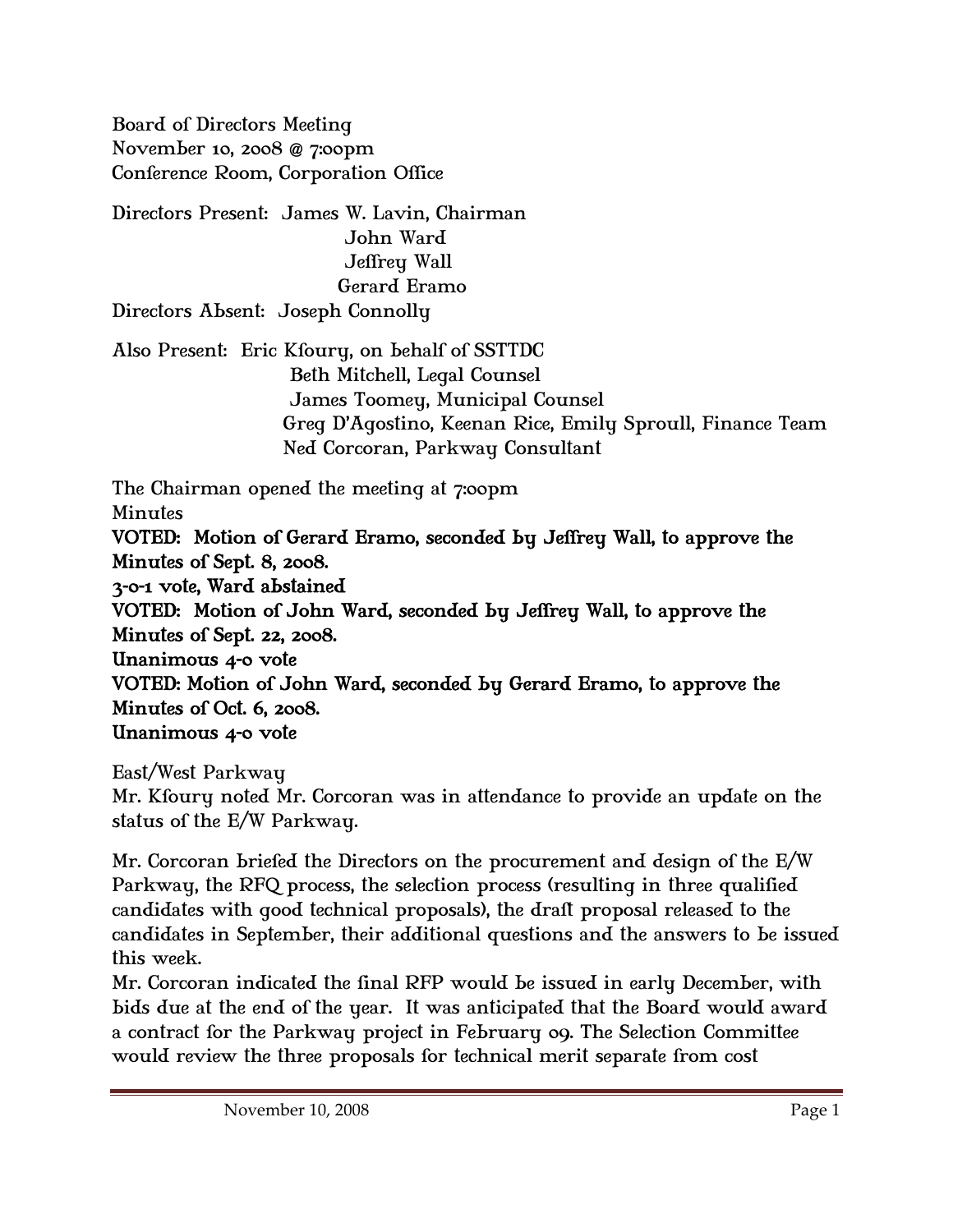analysis. Mr. Corcoran explained the statutory process to be followed, should the selected bid not be the lowest price.

The Chairman requested a presentation of the final RFP to the full Board. Mr. Corcoran agreed and also noted that the Board would receive a recommendation from the Selection Committee on the final selection. The Board agreed on Dec.  $3<sup>rd</sup>$  @ 6:30pm for an informational meeting on the final RFP.

Mr. Corcoran submitted a letter to the Board disclosing a professional relationship he has with one of the joint venture partners of one of the three qualified design/build teams. Mr. Lavin disclosed, for the record, that he rents office space in the same building as Mr. Corcoran.

## Tax Plan

Mr. D'Agostino reported that the draft Tax Plan was submitted for review to DOR and that meetings continue with Mr. Wilson, Weymouth CFO, and the Abrahams Group on tax related issues in order to get a certified tax rate.

## Special Assessment Plan

Mr. Kfoury indicated the document was a key component of the Preliminary Limited Offering Memorandum.

Mr. Rice stated the Special Assessment Plan included a description of the parcels that would be sold on an annual basis, how the improvements would provide value to the property (for the highest and best intended legal use of the land) and that the benefit was greater than the assessment imposed on the property. The Board reviewed the Tables and Exhibits in the Plan, questioned the number of Senior Housing Units, EDC acres and assessment of the golf course, and reviewed the Rate and Method of Apportionment of Assessments. Some corrections to the Plan were noted. Discussion ensued on the five classes of property to be assessed, the average estimated assessed value for each class and an appropriate rate for water and sewer connection and use.

LNR received proper notification of the Board's intent to adopt an Assessment Plan. Their review and consent to agree, plus representation that they were the only property owners of developable land, were still pending. LNR's consent was needed to complete the Notice of Assessment process. As a result, the document was not ready for Board action. Legal Counsel provided the Board with language for an Adjournment Motion.

VOTED: Motion of John Ward, seconded by Gerard Eramo, that the South Shore Tri-Town Development Corporation meeting of November 10, 2008 as noticed in the Chairman's October 30, 2008 letter to LNR South Shore LLC for